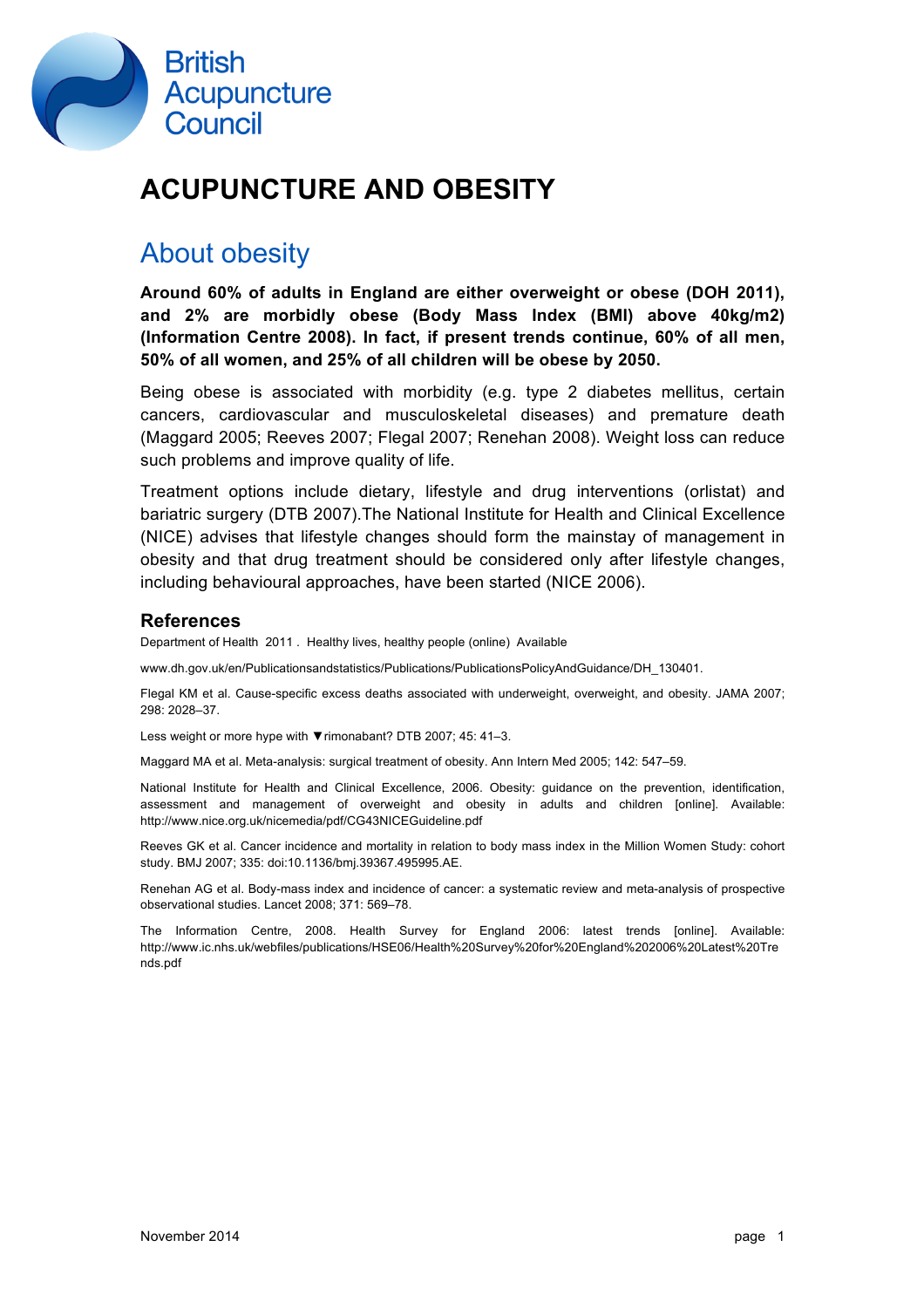## How acupuncture can help

This Factsheet focuses on the evidence for acupuncture in the management of obesity.

Three systematic reviews have shown benefits with acupuncture in the management of obesity. One found it to be more effective than placebo or lifestyle modifications and as effective as medication, but with fewer side effects (Sui 2012). Another found it to be safe and effective in the treatment of obesity and possibly more effective than medication (Lui 2009). The third concluded that acupuncture was effective for the treatment of obesity (Cho 2009). These results are promising but not conclusive, as many of the component trials have been of poor quality. Given the scale of the problem, and the shortcomings of conventional treatment options for obesity, an investment in large, high quality acupuncture trials would be welcome.

Randomised controlled trials published recently have also shown benefits with acupuncture in patients with obesity. In simple obesity, acupuncture has been found to reduce BMI more than placebo (Tong 2011), to provide increased weight loss when added to weight loss programmes with dietary measures and aerobic exercise (Yang 2010;Buevich 2010). Electroacupuncture has been shown to improve body composition in postmenopausal women with obesity (Lui 2010 and, in combination with moxibustion, has been shown to be more effective than sibutramine (Zhu 2010. Auricular acupuncture has been found to have a potential beneficial effect on obesity-related hormone peptides (Hsu 2009).

In general, acupuncture is believed to stimulate the nervous system and cause the release of neurochemical messenger molecules. The resulting biochemical changes influence the body's homeostatic mechanisms, thus promoting physical and emotional well-being.

Research has shown that acupuncture treatment may specifically help to cause weight loss and reduce obesity by:

- Modulating serum immunoglobulin G (Cabioglu 2007);
- Lowering serum leptin and increasing adiponectin (Luo 2007; Baocun 2006);
- Lowering serum glucose and increasing insulin and c-peptide levels (Cabioglu 2006);
- stimulating alpha-melanocyte stimulating hormone expression and release (Fei 2011);
- enhancing the expression of peroxisome proliferator- activated receptor gamma mRNA in adipose tissues ( PPARG is a hormone receptor gene involved in fat cell differentiation and function), activating the activities of lipoprotein lipase and hepatic lipase, and decreasing the levels of total cholesterol and low-density lipoprotein cholesterol in serum (Gao 2011);
- reducing blood lipids (triglycerides, total cholesterol, low-density lipoprotein cholesterol), fasting blood glucose levels, and expression of monocyte chemoattractant protein-1 mRNA and tumour necrosis factor -alpha mRNA (both are cytokines implicated in adipose tissue regulation), and increasing highdensity lipoprotein-cholesterol (Yu 2011);
- up-regulating obestatin expression in the hypothalamus (Kong 2010).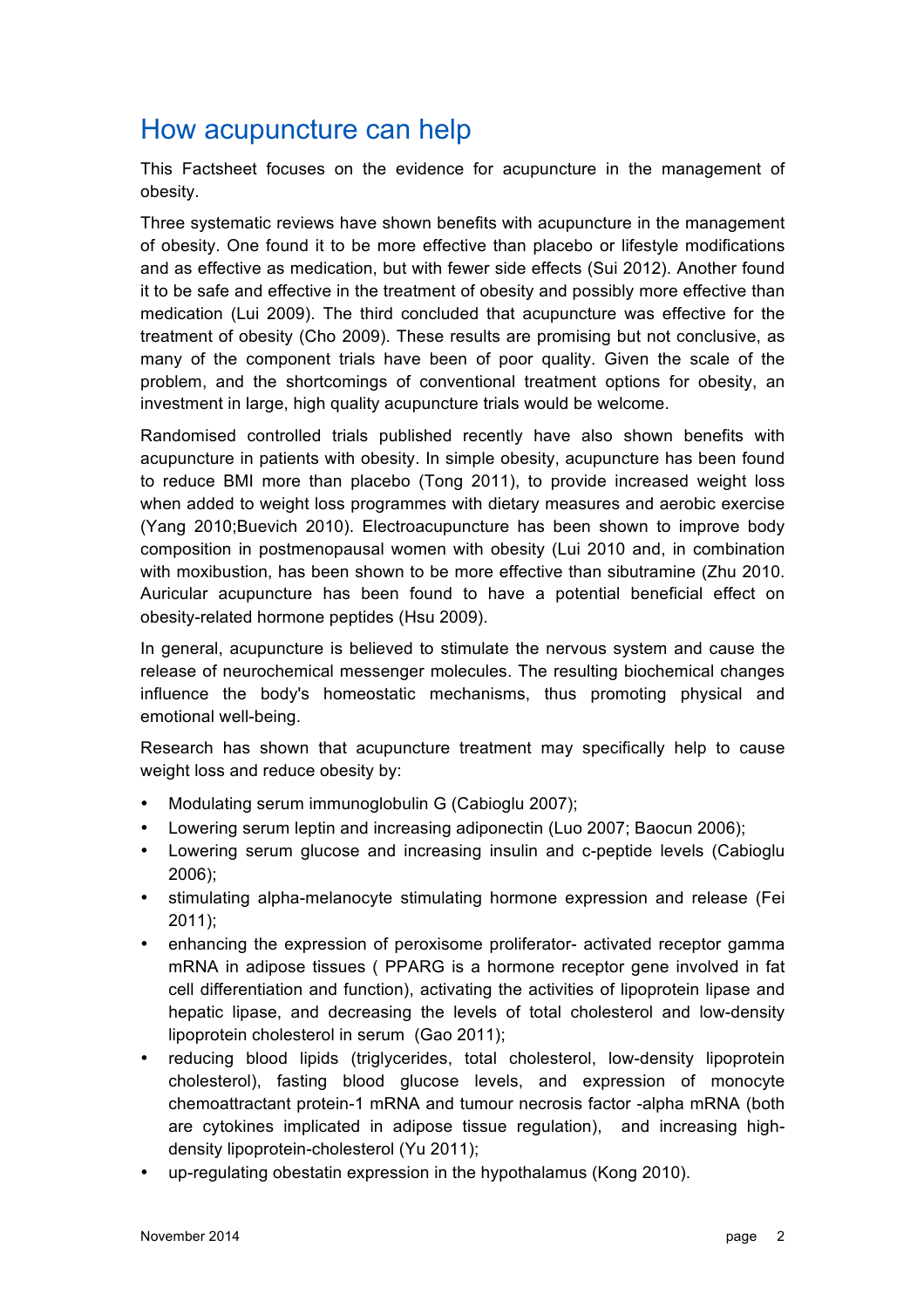## About traditional acupuncture

Acupuncture is a tried and tested system of traditional medicine, which has been used in China and other eastern cultures for thousands of years to restore, promote and maintain good health. Its benefits are now widely acknowledged all over the world, and in the past decade traditional acupuncture has begun to feature more prominently in mainstream healthcare in the UK. In conjunction with needling, thepractitioner may use techniques such as moxibustion, cupping, massage or electro-acupuncture. They may also suggest dietary or lifestyle changes.

Traditional acupuncture takes a holistic approach to health and regards illness as a sign that the body is out of balance. The exact pattern and degree of imbalance is unique to each individual. The traditional acupuncturist's skill lies in identifying the precise nature of the underlying disharmony and selecting the most effective treatment. The choice of acupuncture points will be specific to each patient's needs. Traditional acupuncture can also be used as a preventive measure to strengthen the constitution and promote general wellbeing.

An increasing weight of evidence from Western scientific research (see overleaf) is demonstrating the effectiveness of acupuncture for treating a wide variety of conditions. From a biomedical viewpoint, acupuncture is believed to stimulate the nervous system, influencing the production of the body's communication substances - hormones and neurotransmitters. The resulting biochemical changes activate the body's self-regulating homeostatic systems, stimulating its natural healing abilities and promoting physical and emotional wellbeing.

### About the British Acupuncture Council

With over 3000 members, the British Acupuncture Council (BAcC) is the UK's largest professional body for traditional acupuncturists. Membership of the BAcC guarantees excellence in training, safe practice and professional conduct. To find a qualified traditional acupuncturist, contact the BAcC on 020 8735 0400 or visit www.acupuncture.org.uk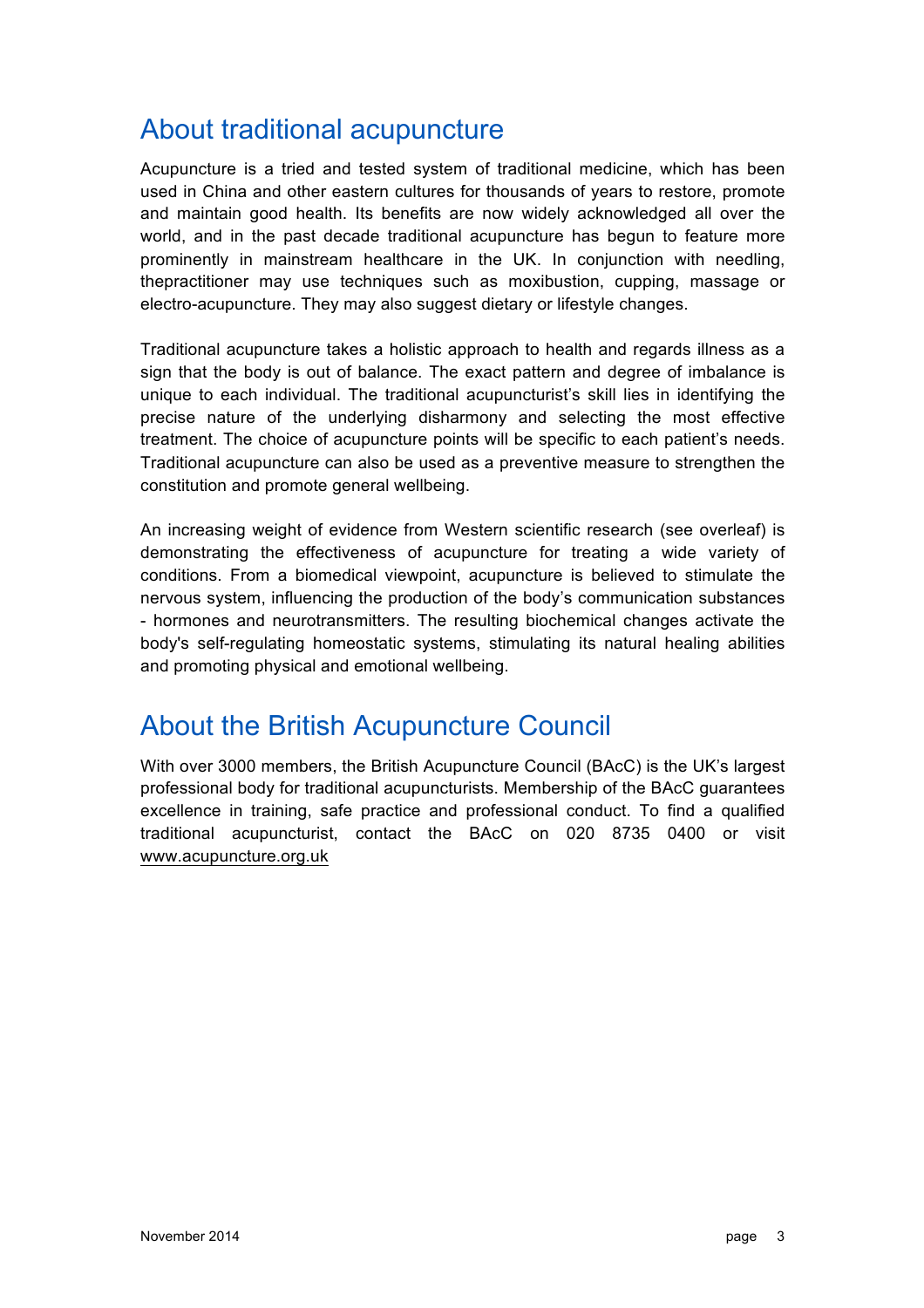# **ACUPUNCTURE AND OBESITY**

# The evidence

| <b>Research</b>                                                                                                                                                                                   | <b>Conclusion</b>                                                                                                                                                                                                                                                                                                                                                                                                                                                                                                                                                                                                                                                                                                                                                                                                                                                                                                                                                                                                                                                                                                                                                                                                                                                                                                                          |
|---------------------------------------------------------------------------------------------------------------------------------------------------------------------------------------------------|--------------------------------------------------------------------------------------------------------------------------------------------------------------------------------------------------------------------------------------------------------------------------------------------------------------------------------------------------------------------------------------------------------------------------------------------------------------------------------------------------------------------------------------------------------------------------------------------------------------------------------------------------------------------------------------------------------------------------------------------------------------------------------------------------------------------------------------------------------------------------------------------------------------------------------------------------------------------------------------------------------------------------------------------------------------------------------------------------------------------------------------------------------------------------------------------------------------------------------------------------------------------------------------------------------------------------------------------|
| <b>Systematic reviews</b>                                                                                                                                                                         |                                                                                                                                                                                                                                                                                                                                                                                                                                                                                                                                                                                                                                                                                                                                                                                                                                                                                                                                                                                                                                                                                                                                                                                                                                                                                                                                            |
| Sui Y et al. A systematic review on use<br>of Chinese medicine and acupuncture<br>for treatment of obesity. Obes Rev<br>2012: doi: 10.1111/j.1467-<br>789X.2011.00979.x. [Epub ahead of<br>print] | A systematic review that looked at the effectiveness and safety<br>of traditional Chinese medicine including Chinese herbal<br>medicine (CHM) and acupuncture as an alternative established<br>therapy for obesity. A total of 44 trials on acupuncture<br>treatment were included. Efficacy was defined as body weight<br>or body mass index (BMI) reduction. Compared with placebo or<br>lifestyle modification, acupuncture exhibited a risk ratio (RR) of<br>2.14 (95% CI 1.58 to 2.90) in favour of body weight reduction,<br>with a mean difference of 2.76 kg (95% CI 1.61 to 3.83) and a<br>mean difference in BMI reduction of 2.02 (95% CI 0.94 to 3.10.<br>Compared with the pharmacological treatments of sibutramine,<br>fenfluramine or orlistat, acupuncture was again superior, with a<br>body weight reduction RR of 1.14 (95% CI 1.03 to 1.25) and<br>mean difference of 0.65kg (95% CI-0.61 to 1.91), and a BMI<br>reduction mean difference of 0.83 (95% CI 0.29 to 1.37). The<br>reviewers concluded that acupuncture was more effective than<br>placebo or lifestyle modification in reducing body weight, and<br>had a similar efficacy as conventional anti-obesity drugs but<br>with fewer reported adverse effects. However, the low quality<br>of many of the trials reduced the strength of these conclusions. |
| Lin XM et al. Systematic evaluation of<br>therapeutic effect of acupuncture for<br>treatment of simple obesity. Zhongguo<br>Zhen Jiu 2009; 29: 856-60.                                            | A systematic review that evaluated the therapeutic effect of<br>acupuncture for the treatment of simple obesity. Eight<br>randomised controlled trials involving a total of 1,017 patients<br>were included. Meta-analyses showed that there were<br>significant differences between acupuncture groups and<br>western medicine groups in the effective rate (combined<br>RR1.11 (95% CI 1.05 to 1.18). There was a significant<br>difference between acupuncture and sibutramine in the body<br>mass (combined weighted mean difference (WMD) 1.94,<br>95%Cl 1.73 to 2.16) and BMI (combined WMD 0.52, 95% CI<br>0.33 to 0.70). The reviewers concluded that, for treating simple<br>obesity, besides reasonable diet and exercise, acupuncture is<br>safe and effective, and may be more effective than routine<br>western medicine.                                                                                                                                                                                                                                                                                                                                                                                                                                                                                                     |
| Cho SH et al. Acupuncture for obesity:<br>a systematic review and meta-analysis.<br>34. Int J Obes (Lond). 2009; 33:183-<br>96. Epub 2009 Jan 13.                                                 | A systematic review that assessed the evidence for reduction<br>of body weight and evaluated adverse events of various types<br>of acupuncture. In all, data from 29 randomised controlled trials<br>involving a total of 3013 individual patients were pooled.<br>Compared to lifestyle measures, acupuncture was associated<br>with a significant reduction of average body weight of 1.72 kg<br>(95% CI, 0.50 to 2.93) and an improvement in obesity (relative<br>risk=2.57; 95% CI, 1.98 to 3.34). Compared to placebo or<br>sham treatments, acupuncture significantly reduced body<br>weight by 1.56 kg (95% CI 0.74 to 2.38). Acupuncture also<br>showed more improved outcomes for body weight (mean                                                                                                                                                                                                                                                                                                                                                                                                                                                                                                                                                                                                                               |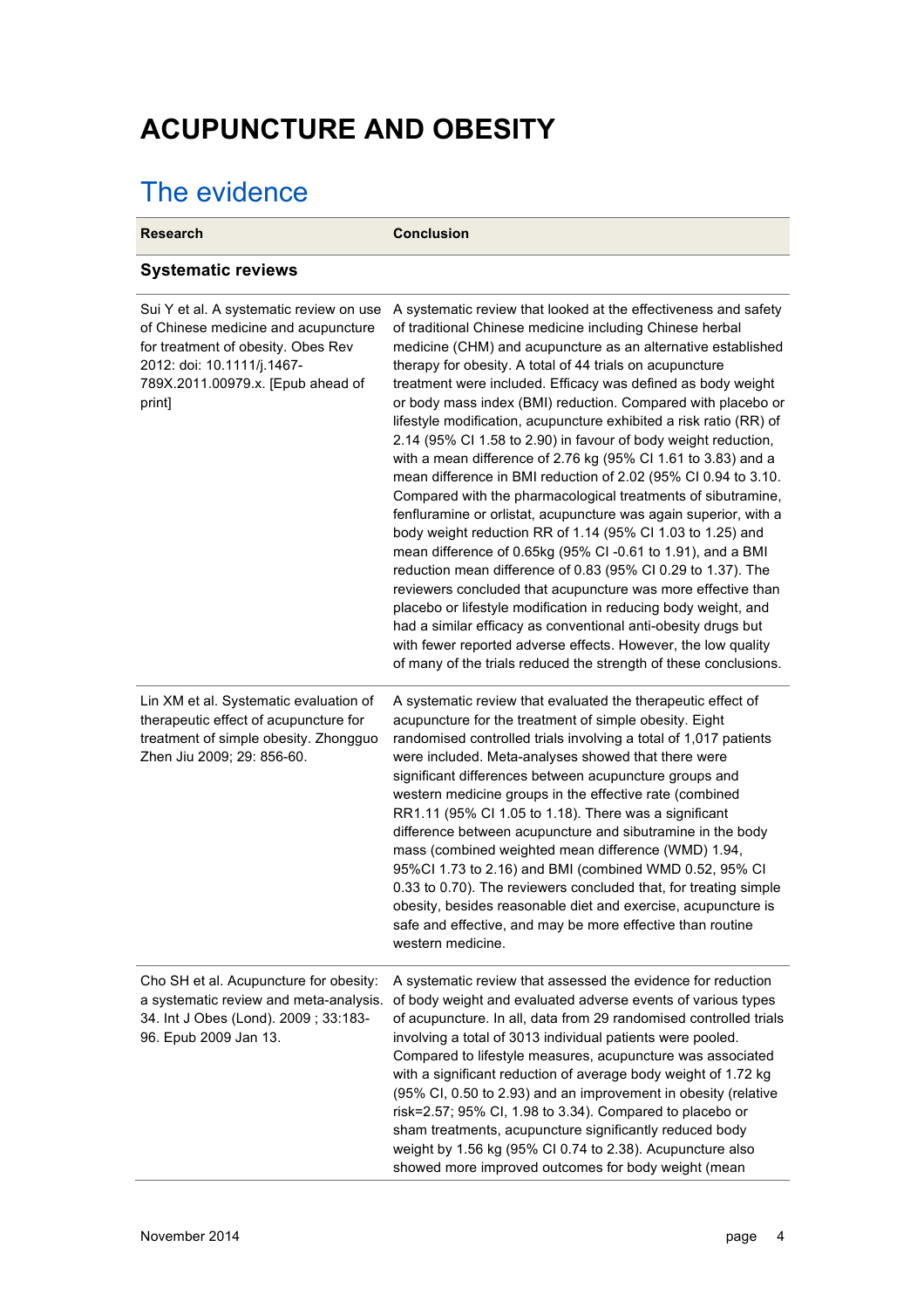| difference=1.90 kg; 95% CI, 1.66 to 2.13), as well as for   |
|-------------------------------------------------------------|
| obesity (relative risk=1.13; 95% CI 1.04 to 1.22), than     |
| conventional medication. Only four RCTs reported            |
| acupuncture-related adverse events, which were mostly       |
| minimal. The reviewers concluded that their results suggest |
| that acupuncture is an effective treatment for obesity.     |
|                                                             |

### **Randomised controlled trials**

| Tong J et al. Clinical observation on<br>simple obesity treated by acupuncture.<br>Zhongguo Zhen Jiu 2011; 31: 697-701                                                                                                          | A single-blind randomised placebo-controlled trial that<br>evaluated the effectiveness and safety of acupuncture for<br>simple obesity. A total of 118 patients were randomised to<br>acupuncture or placebo, and an additional 30 healthy controls<br>were included. After treatment, the BMI in acupuncture group<br>was lower than that in placebo control group (p<0.01). Serum<br>total cholesterol and glucose after treatment were reduced<br>significantly more in acupuncture group (all p<0.01). Hunger<br>sensation scores in the acupuncture group were reduced more<br>than in the placebo group (p<0.05). The researchers concluded<br>that BMI in patients with simple obesity is reduced by<br>acupuncture, as well as serum total cholesterol and glucose.                                                                                                                                                                                                                                                                                                                                                                                                                                                        |
|---------------------------------------------------------------------------------------------------------------------------------------------------------------------------------------------------------------------------------|------------------------------------------------------------------------------------------------------------------------------------------------------------------------------------------------------------------------------------------------------------------------------------------------------------------------------------------------------------------------------------------------------------------------------------------------------------------------------------------------------------------------------------------------------------------------------------------------------------------------------------------------------------------------------------------------------------------------------------------------------------------------------------------------------------------------------------------------------------------------------------------------------------------------------------------------------------------------------------------------------------------------------------------------------------------------------------------------------------------------------------------------------------------------------------------------------------------------------------|
| Yang JJ et al. Effects of acupuncture<br>combined with dietary adjustments and<br>aerobic exercise on body weight, body<br>mass index and serum leptin level in<br>simple obesity patients. Zhen Ci Yan<br>Jiu 2010; 35: 453-7. | A randomised controlled trial that looked at the effect of<br>acupuncture combined with dietary adjustments and aerobic<br>exercise on body weight, body mass index (BMI) and the<br>serum leptin content of 61 patients with simple obesity.<br>Patients in the control group were treated with dietary<br>adjustments and aerobic exercise every day (30 min/d),<br>continuously for 51 days, and those in the treatment group<br>were treated with acupuncture plus dietary adjustment and<br>aerobic exercise every day. Compared with pre-treatment, the<br>body weight, BMI and serum leptin levels in the control and<br>treatment groups all decreased significantly (p<0.01).<br>Comparison between the two groups showed that body weight,<br>BMI and leptin were all significantly lower in the treatment<br>group than in the control group (p<0.05, p<0.01) at the end of<br>treatment, and that body weight and BMI were also lower at<br>earlier intermediate points The researchers concluded that<br>acupuncture combined with dietary adjustments and aerobic<br>exercise can reduce body weight, BMI and serum leptin levels<br>and does so more effectively that dietary adjustments plus<br>aerobic exercise. |
| Lin CH et al. Electrical acupoint<br>stimulation changes body composition<br>and the meridian systems in<br>postmenopausal women with obesity.<br>Am J Chin Med 2010; 38: 683-94.                                               | A randomised controlled trial that evaluated the effects of<br>electroacupuncture stimulation (vs. no treatment) on body<br>composition in 41 postmenopausal women with obesity. Body<br>composition (weight, waist and hip circumference, percentage<br>of body fat, and percentage of lean muscle mass) changed<br>considerably in the acupuncture group ( $p < 0.05$ ), but there<br>were no changes observed in the control group. The<br>researchers concluded that their findings suggest that<br>electroacupuncture stimulation could help to improve body<br>composition in postmenopausal women with obesity.                                                                                                                                                                                                                                                                                                                                                                                                                                                                                                                                                                                                             |
| Zhu Y et al. Clinical observation on<br>therapeutic effect of electric-heat<br>needle combined with acupoint sticking                                                                                                           | A randomised controlled trial that assessed the clinical effect<br>differences between electroacupuncture plus moxibustion and<br>western medicine (sibutramine) for treatment of simple obesity                                                                                                                                                                                                                                                                                                                                                                                                                                                                                                                                                                                                                                                                                                                                                                                                                                                                                                                                                                                                                                   |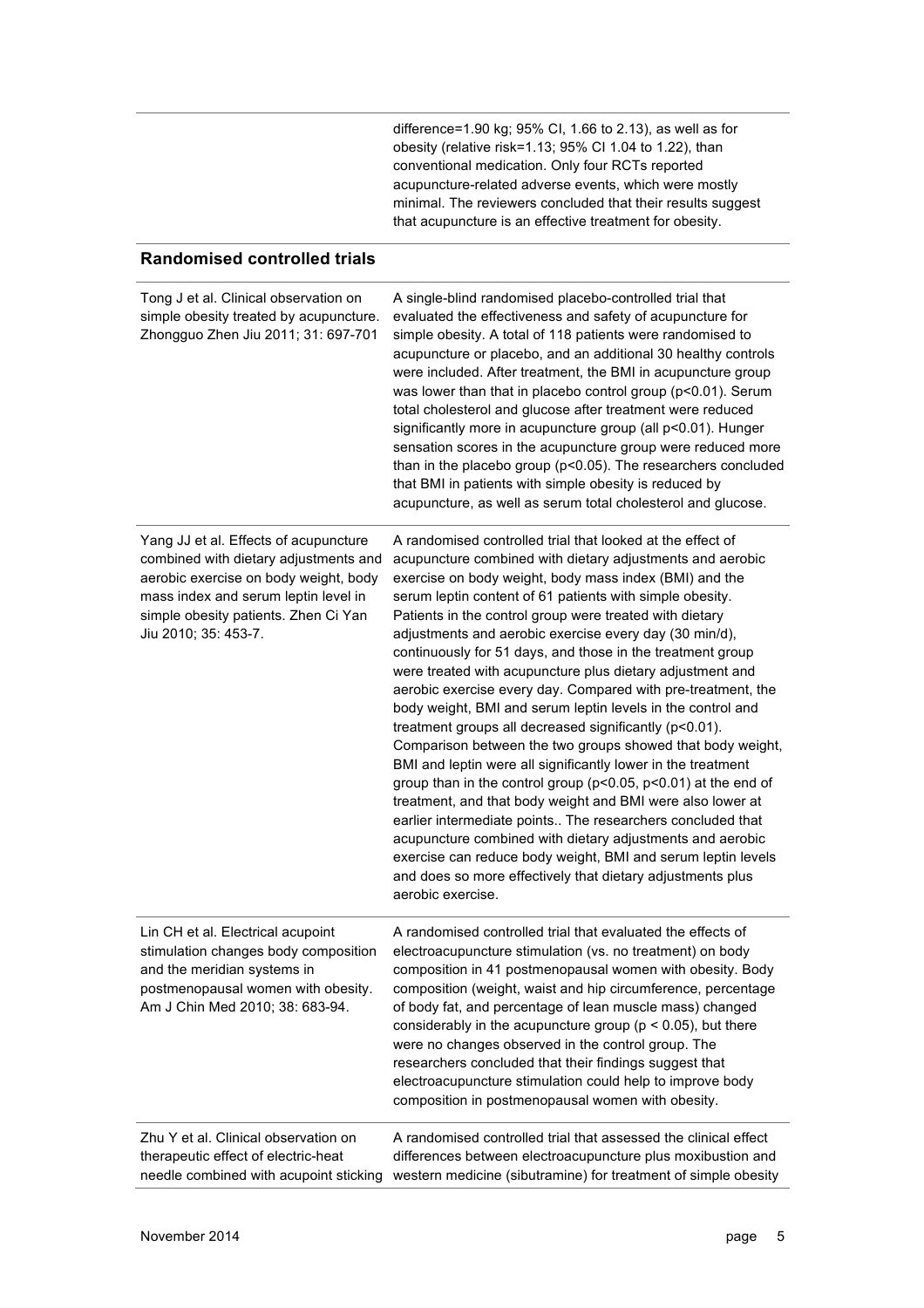| therapy for treatment of simple obesity.<br>Zhongguo Zhen Jiu 2010; 30: 103-6.                                                                        | in 121 patients. The total effective rate was 97.5% (78/80) in<br>the acupuncture treatment group and 70.7% (29/41) in the<br>sibutramine group, with a significant difference between the<br>two groups (p<0.05). The researchers concluded that<br>electroacupuncture plus moxibustion has a better therapeutic<br>effect on simple obesity sibutramine.                                                                                                                                                                                                                                                                                                                                                                                                                                                                                                                                                                                                                                                                                                                                                                                                                                                                                                                                                    |
|-------------------------------------------------------------------------------------------------------------------------------------------------------|---------------------------------------------------------------------------------------------------------------------------------------------------------------------------------------------------------------------------------------------------------------------------------------------------------------------------------------------------------------------------------------------------------------------------------------------------------------------------------------------------------------------------------------------------------------------------------------------------------------------------------------------------------------------------------------------------------------------------------------------------------------------------------------------------------------------------------------------------------------------------------------------------------------------------------------------------------------------------------------------------------------------------------------------------------------------------------------------------------------------------------------------------------------------------------------------------------------------------------------------------------------------------------------------------------------|
| Buevich V et al. Acupuncture and<br>psychotherapy in the complex<br>treatment of obesity. Med Acupunct<br>2010; 22: 187-90.                           | A randomised controlled trial that evaluated the efficiency of<br>acupuncture and psychotherapy in a comprehensive program<br>for weight loss in 105 adult overweight women with an average<br>body mass index (BMI) of 33.9. The control group were given a<br>dietician's recommendations regarding diet and physical<br>activity and were under medical observation for 2 months. In<br>addition, 70 women received acupuncture (10 sessions) and<br>psychotherapy (5 sessions). The weight loss in the<br>acupuncture/psychotherapy group was significantly higher than<br>in the control group (6.6kg vs. 2.4kg, p<0.001). The difference<br>between groups in average fat mass and total body water (as<br>% of body weight) was also significant (p<0.05) in favour of the<br>acupuncture group. BMI, fat mass, and total body water were<br>not significantly different. The researchers concluded that<br>acupuncture may increase the efficiency of a weight loss<br>program.                                                                                                                                                                                                                                                                                                                       |
| Hsu CH et al. The effect of auricular<br>acupuncture in obese women: a<br>randomized controlled trial. J Womens<br>Health 2009;18: 813-8.             | A randomised controlled trial that examined the effects of<br>auricular acupuncture (vs. sham auricular acupuncture) in 45<br>obese women and looked at the relationship between the effect<br>of auricular acupuncture and obesity-related hormone<br>peptides. There was no statistical difference in reduction in<br>body weight, BMI or waist circumference between the two<br>groups after treatment. However, there was a significant<br>increase in ghrelin level and decrease in leptin level with 'real'<br>auricular acupuncture, while there were no significant changes<br>in ghrelin and leptin levels in the sham group. The researchers<br>concluded that auricular acupuncture may have potential<br>benefit on obesity-related hormone peptides.                                                                                                                                                                                                                                                                                                                                                                                                                                                                                                                                             |
| Luo HL, Li RH. Effect of<br>electroacupuncture on leptin and<br>adiponectin in simple obesity patients.<br>Zhen Ci Yan Jiu. 2007 Aug;32(4):264-<br>7. | A randomised controlled trial that assessed the underlying<br>mechanism of electroacupuncture (EA) in 60 patients with<br>simple obesity. The patients were allocated to a control group,<br>manual acupuncture (MA) or EA, 20 in each. Serum leptin<br>(Lep) and adiponectin (Adi) were measured. After treatment,<br>none in the control or MA groups, but 4 in the EA group, were<br>'cured'; 0, 10 and 14, respectively, had 'improved remarkably';<br>1, 7 and 1, respectively, had had an 'effective' result; and 19, 3<br>and 1, respectively, had failed. This translated to effective rates<br>of 5.0%, 85.0% and 95.0%, respectively, and the therapeutic<br>effects of both MA and EA groups were significantly higher<br>than that of control group (p<0.01). After treatment, serum Lep<br>levels in both MA and EA groups decreased significantly, and<br>serum Adi contents of these two groups increased<br>considerably compared with their own basic values of pre-<br>treatment (p<0.05, 0.01). No significant changes were found in<br>Lep and Adi levels in control group (p>0.05). The effects were<br>significantly greater with EA than with MA or in the control<br>group (p<0.05). The researchers concluded that both<br>electroacupuncture and manual acupuncture can effectively |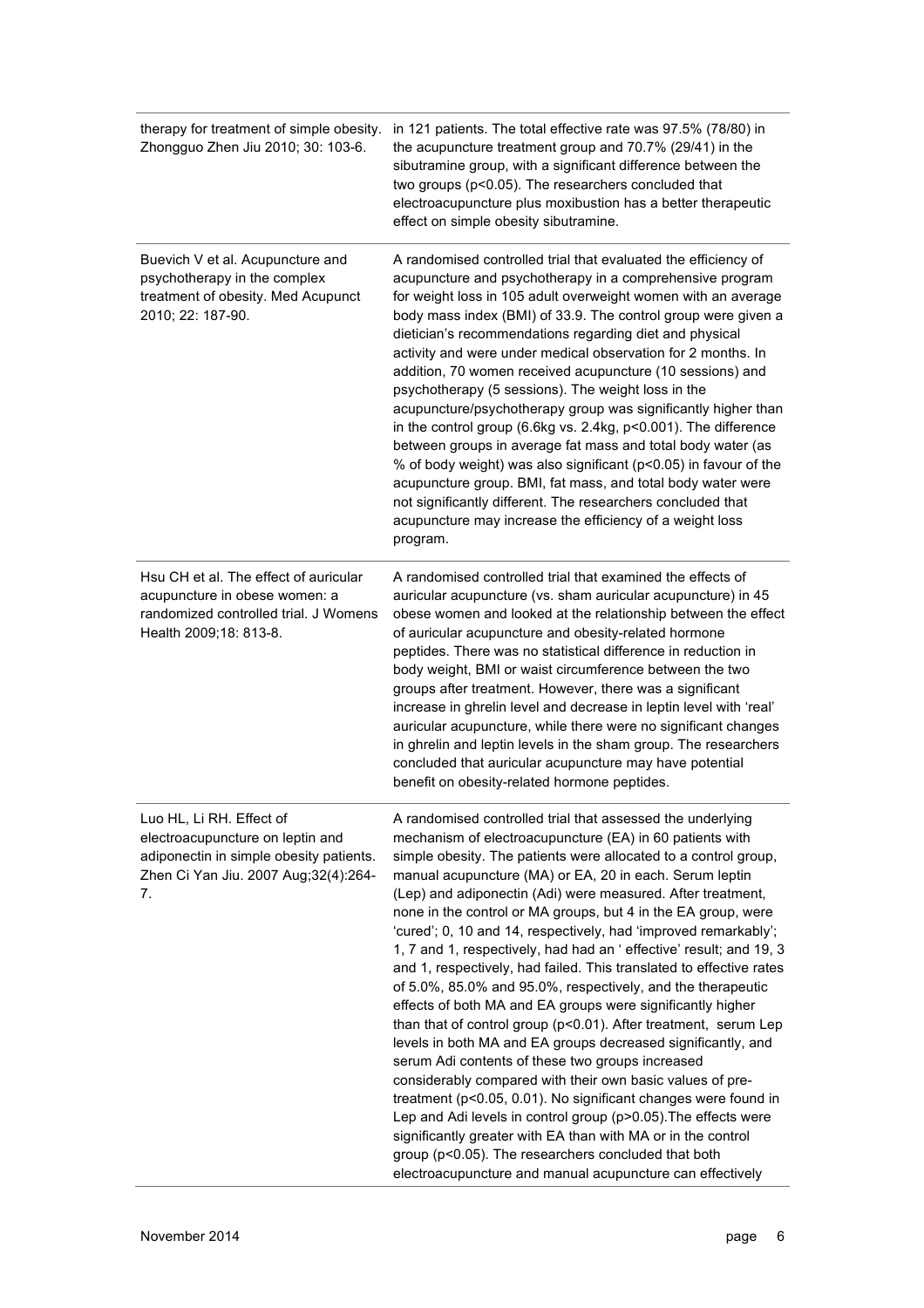|                                                                                                                                                                       | lower blood Lep content and raise blood Adi in simple obesity<br>patients, which may contribute to its effect in reducing body<br>weight. The effect of EA is significantly superior to that of<br>manual acupuncture in the treatment of simple obesity.                                                                                                                                                                                                                                                                                                                                                                                                                                                                                                                                                                                                                                                                                   |
|-----------------------------------------------------------------------------------------------------------------------------------------------------------------------|---------------------------------------------------------------------------------------------------------------------------------------------------------------------------------------------------------------------------------------------------------------------------------------------------------------------------------------------------------------------------------------------------------------------------------------------------------------------------------------------------------------------------------------------------------------------------------------------------------------------------------------------------------------------------------------------------------------------------------------------------------------------------------------------------------------------------------------------------------------------------------------------------------------------------------------------|
| Baocun Y et al. Observation and<br>Mechanism Exploration of Acupuncture<br>on body Weight Reduction. Journal of<br>Traditional Chinese Medicine 2006; 26:<br>$250-3.$ | A randomised controlled trial that looked at the mechanism of<br>acupuncture for weight reduction. in 50 patients with obesity.<br>Patients were divided into an electroacupuncture plus<br>auricular-plaster therapy group and a conventional medicine<br>(sibutramine) group. Serum leptin levels were measured before<br>and after treatment, and the clinical therapeutic effect was<br>evaluated. The total effective rate was 92% in the acupuncture<br>group and 84% in the sibutramine group. Compared to pre-<br>treatment, serum leptin levels had significantly declined after<br>treatment in both group ( $p<0.01$ ), and these changes were<br>greater with acupuncture than with sibutramine ( $p<0.05$ ). The<br>researchers concluded that acupuncture treatment can<br>effectively reduce the serum levels of leptin in patients with<br>obesity, which may be one of the mechanisms for acupuncture<br>to reduce weight. |

### **Nonrandomised controlled trials**

| Cabioglu MT et al. Serum IgG, IgA,<br>IgM, and IgE levels after<br>electroacupuncture and diet therapy in<br>obese women. Am J Chin Med. 2007;<br>35: 955-65.                          | A controlled trial that investigated the effect of acupuncture<br>therapy on 63 obese women's body weight and peripheral<br>blood levels of serum immunoglobulin G (IgG), immunoglobulin<br>A (IgA), immunoglobulin M (IgM), and immunoglobulin E (IgE).<br>The women were assigned into one of three groups: placebo<br>electroacupuncture; diet restriction; or 'real'<br>electroacupuncture. There was significantly more weight loss in<br>those in the electroacupuncture group compared to those in<br>the diet restriction and placebo electroacupuncture groups<br>(p<0.001). Modulations in serum IgG (p<0.001) were apparent<br>in women treated with electroacupuncture compared with<br>women in the other groups, but no significant changes were<br>seen in serum IgA, IgM, and IgE levels in any of the groups.<br>The researchers concluded that their results suggest that<br>electroacupuncture can be effectively used to treat obesity, and<br>that it appears to modulate the effects of serum IgG, which is<br>associated with weight loss. |
|----------------------------------------------------------------------------------------------------------------------------------------------------------------------------------------|-------------------------------------------------------------------------------------------------------------------------------------------------------------------------------------------------------------------------------------------------------------------------------------------------------------------------------------------------------------------------------------------------------------------------------------------------------------------------------------------------------------------------------------------------------------------------------------------------------------------------------------------------------------------------------------------------------------------------------------------------------------------------------------------------------------------------------------------------------------------------------------------------------------------------------------------------------------------------------------------------------------------------------------------------------------------|
| Cabioglu MT, Ergene N. Changes in<br>levels of serum insulin, C-Peptide and<br>glucose after electroacupuncture and<br>diet therapy in obese women. Am J<br>Chin Med 2006; 34: 367-76. | A controlled study that investigated the effects of<br>electroacupuncture (EA) therapy on body weight and levels of<br>serum insulin, c-peptide and glucose in 52 obese women. They<br>were allocated to one of three groups: placebo EA; 'real' EA; or<br>diet restriction. More weight loss occurred in the EA group<br>(p<0.000) compared with the diet restricted and placebo EA.<br>There were increases in serum insulin (p<0.001) and c-peptide<br>levels (p<0.000) with EA compared with the placebo EA and<br>diet restriction. A decrease was observed in the glucose levels<br>(p<0.01) in both the EA and diet restriction groups compared to<br>the placebo EA group. The researchers concluded that their<br>results suggest that EA therapy is an effective method for<br>treating obesity, and also helps to lower serum glucose levels<br>through the increase of serum insulin and c-peptide levels.                                                                                                                                            |